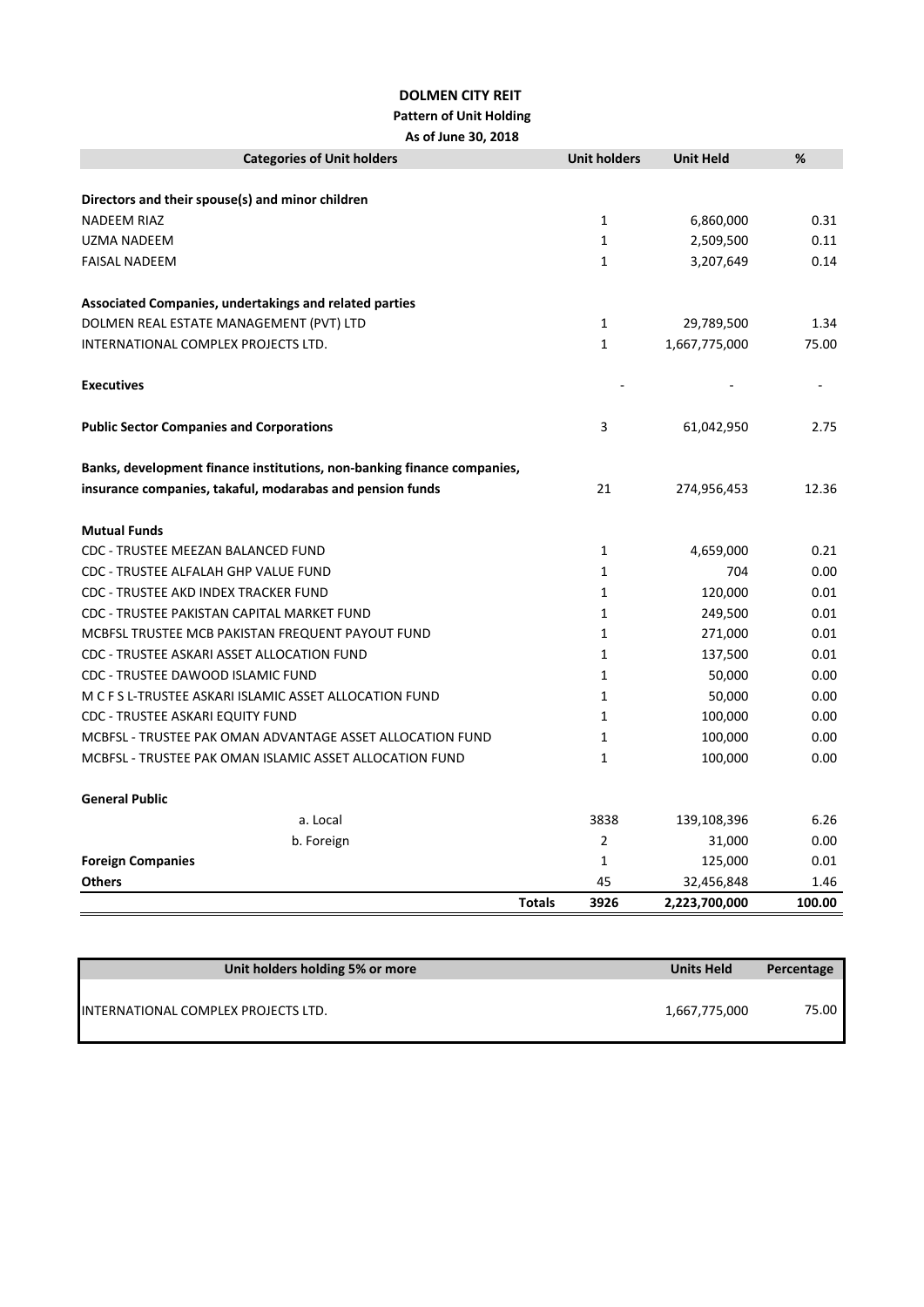| <b>Pattern of Unit Holding</b><br>As of June 30, 2018                    |              |    |        |           |
|--------------------------------------------------------------------------|--------------|----|--------|-----------|
| # Of Unit holders<br><b>Unit Holding'Slab</b><br><b>Total Units Held</b> |              |    |        |           |
| 94                                                                       | $\mathbf{1}$ | to | 100    | 1,615     |
| 1353                                                                     | 101          | to | 500    | 671,327   |
| 833                                                                      | 501          | to | 1000   | 827,592   |
| 722                                                                      | 1001         | to | 5000   | 2,082,231 |
| 239                                                                      | 5001         | to | 10000  | 2,119,674 |
| 64                                                                       | 10001        | to | 15000  | 847,332   |
| 66                                                                       | 15001        | to | 20000  | 1,247,000 |
| 57                                                                       | 20001        | to | 25000  | 1,365,402 |
| 28                                                                       | 25001        | to | 30000  | 802,017   |
| 16                                                                       | 30001        | to | 35000  | 527,515   |
| 27                                                                       | 35001        | to | 40000  | 1,060,000 |
| 11                                                                       | 40001        | to | 45000  | 473,500   |
| 59                                                                       | 45001        | to | 50000  | 2,900,209 |
| 10                                                                       | 50001        | to | 55000  | 527,000   |
| 14                                                                       | 55001        | to | 60000  | 814,500   |
| 3                                                                        | 60001        | to | 65000  | 195,000   |
| 9                                                                        | 65001        | to | 70000  | 618,000   |
| 13                                                                       | 70001        | to | 75000  | 946,625   |
| 28                                                                       | 75001        | to | 80000  | 2,227,300 |
| 5                                                                        | 80001        | to | 85000  | 419,733   |
| 7                                                                        | 85001        | to | 90000  | 622,391   |
| 6                                                                        | 90001        | to | 95000  | 551,000   |
| 46                                                                       | 95001        | to | 100000 | 4,585,652 |
| 5                                                                        | 100001       | to | 105000 | 513,430   |
| 5                                                                        | 105001       | to | 110000 | 532,000   |
| 4                                                                        | 110001       | to | 115000 | 452,000   |
| 8                                                                        | 115001       | to | 120000 | 955,000   |
| 7                                                                        | 120001       | to | 125000 | 870,000   |
| 3                                                                        | 125001       | to | 130000 | 384,000   |
| 7                                                                        | 130001       | to | 135000 | 940,830   |
| $\overline{\mathbf{c}}$                                                  | 135001       | to | 140000 | 273,123   |
| $\overline{c}$                                                           | 140001       | to | 145000 | 289,000   |
| $\overline{\mathbf{c}}$                                                  | 145001       | to | 150000 | 300,000   |
| $\mathbf{1}$                                                             | 150001       | to | 155000 | 155,000   |
| $\overline{c}$                                                           | 155001       | to | 160000 | 317,000   |
| $\overline{2}$                                                           | 165001       | to | 170000 | 333,266   |
| $\overline{2}$                                                           | 170001       | to | 175000 | 350,000   |
| $\overline{\mathbf{c}}$                                                  | 175001       | to | 180000 | 360,000   |
| 3                                                                        | 180001       | to | 185000 | 549,500   |
| $\mathbf{1}$                                                             | 185001       | to | 190000 | 190,000   |
| $\mathbf{1}$                                                             | 190001       | to | 195000 | 194,450   |
| 9                                                                        | 195001       | to | 200000 | 1,800,000 |
| 2                                                                        | 200001       | to | 205000 | 407,000   |
| 3                                                                        | 205001       | to | 210000 | 625,972   |
| $\mathbf{1}$                                                             | 210001       | to | 215000 | 212,000   |
| 3                                                                        | 215001       | to | 220000 | 654,000   |
| $\overline{2}$                                                           | 220001       | to | 225000 | 447,000   |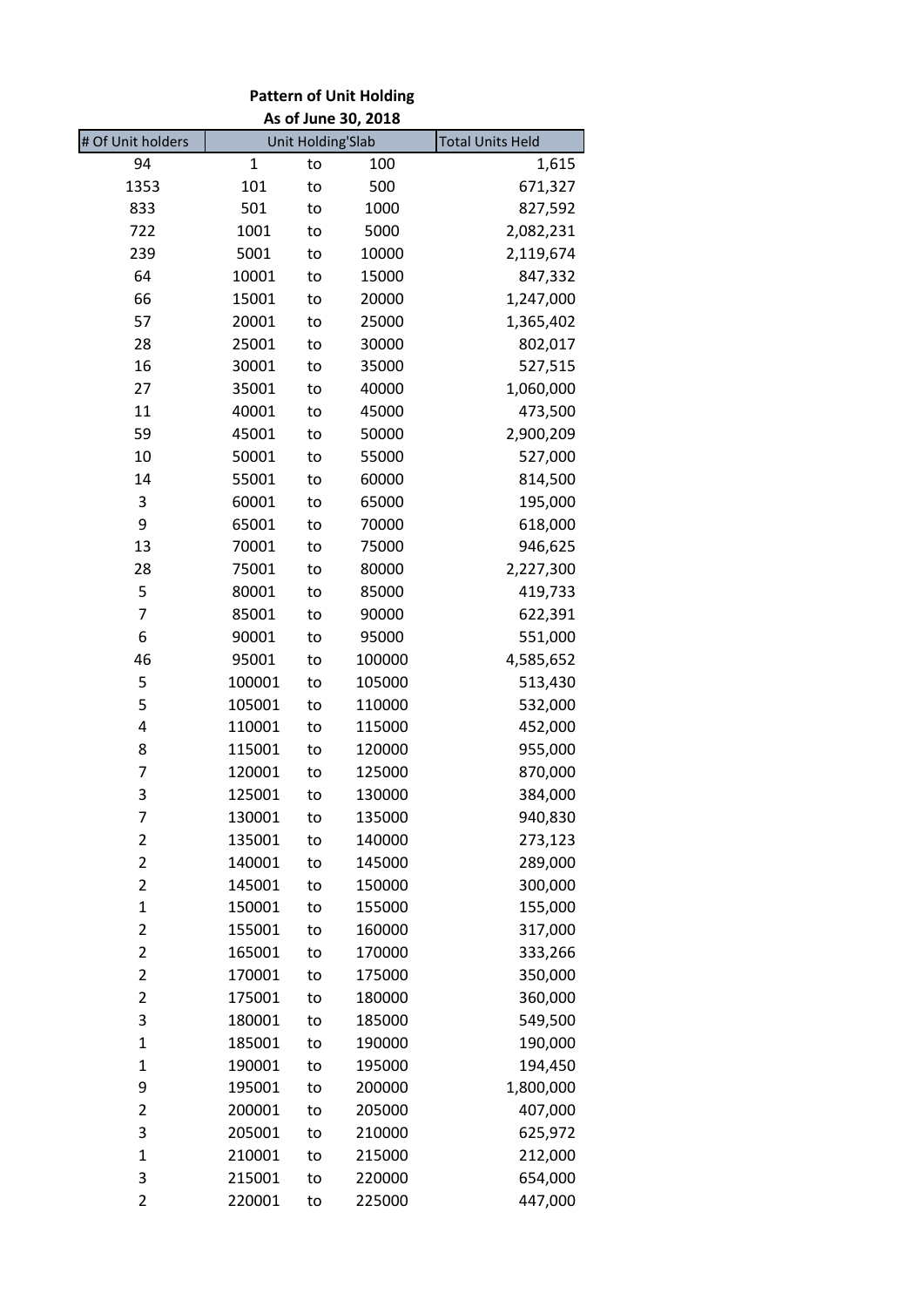| # Of Unit holders       | <b>Unit Holding'Slab</b> |    | <b>Total Units Held</b> |           |
|-------------------------|--------------------------|----|-------------------------|-----------|
| 2                       | 225001                   | to | 230000                  | 456,066   |
| $\mathbf{1}$            | 230001                   | to | 235000                  | 230,769   |
| $\mathbf 1$             | 240001                   | to | 245000                  | 245,000   |
| 3                       | 245001                   | to | 250000                  | 745,500   |
| 3                       | 255001                   | to | 260000                  | 776,500   |
| $\overline{2}$          | 260001                   | to | 265000                  | 526,000   |
| $\mathbf{1}$            | 265001                   | to | 270000                  | 266,000   |
| $\overline{\mathbf{c}}$ | 270001                   | to | 275000                  | 546,000   |
| $\overline{2}$          | 280001                   | to | 285000                  | 565,500   |
| $\mathbf 1$             | 290001                   | to | 295000                  | 292,500   |
| 3                       | 295001                   | to | 300000                  | 900,000   |
| $\mathbf{1}$            | 300001                   | to | 305000                  | 302,500   |
| 3                       | 310001                   | to | 315000                  | 939,500   |
| $\mathbf{1}$            | 315001                   | to | 320000                  | 320,000   |
| $\mathbf{1}$            | 330001                   | to | 335000                  | 334,500   |
| 3                       | 335001                   | to | 340000                  | 1,014,500 |
| $\mathbf{1}$            | 340001                   | to | 345000                  | 342,500   |
| $\mathbf{1}$            | 345001                   | to | 350000                  | 350,000   |
| $\mathbf{1}$            | 360001                   | to | 365000                  | 363,500   |
| $\mathbf{1}$            | 365001                   | to | 370000                  | 368,500   |
| 1                       | 370001                   | to | 375000                  | 375,000   |
| $\mathbf 1$             | 375001                   | to | 380000                  | 380,000   |
| 3                       | 395001                   | to | 400000                  | 1,200,000 |
| $\overline{\mathbf{c}}$ | 405001                   | to | 410000                  | 816,165   |
| $\mathbf{1}$            | 410001                   | to | 415000                  | 412,500   |
| $\overline{\mathbf{c}}$ | 430001                   | to | 435000                  | 865,200   |
| $\mathbf{1}$            | 435001                   | to | 440000                  | 436,500   |
| $\mathbf{1}$            | 445001                   | to | 450000                  | 450,000   |
| $\mathbf{1}$            | 450001                   | to | 455000                  | 450,500   |
| $\mathbf{1}$            | 470001                   | to | 475000                  | 474,000   |
| 11                      | 495001                   | to | 500000                  | 5,500,000 |
| $\mathbf{1}$            | 505001                   | to | 510000                  | 507,500   |
| $\mathbf{1}$            | 520001                   | to | 525000                  | 525,000   |
| 2                       | 530001                   | to | 535000                  | 1,067,700 |
| $\mathbf{1}$            | 545001                   | to | 550000                  | 550,000   |
| $\mathbf{1}$            | 565001                   | to | 570000                  | 566,500   |
| $\mathbf{1}$            | 595001                   | to | 600000                  | 600,000   |
| $\mathbf{1}$            | 655001                   | to | 660000                  | 660,000   |
| $\mathbf{1}$            | 695001                   | to | 700000                  | 700,000   |
| $\mathbf{1}$            | 705001                   | to | 710000                  | 709,149   |
| $\mathbf{1}$            | 740001                   | to | 745000                  | 742,500   |
| 1                       | 765001                   | to | 770000                  | 766,000   |
| 3                       | 830001                   | to | 835000                  | 2,499,999 |
| 1                       | 890001                   | to | 895000                  | 895,000   |
| $\mathbf{1}$            | 895001                   | to | 900000                  | 900,000   |
| $\mathbf{1}$            | 930001                   | to | 935000                  | 934,500   |
| 5                       | 995001                   | to | 1000000                 | 4,998,500 |
| $\mathbf{1}$            | 1035001                  | to | 1040000                 | 1,040,000 |
| 1                       | 1080001                  | to | 1085000                 | 1,081,333 |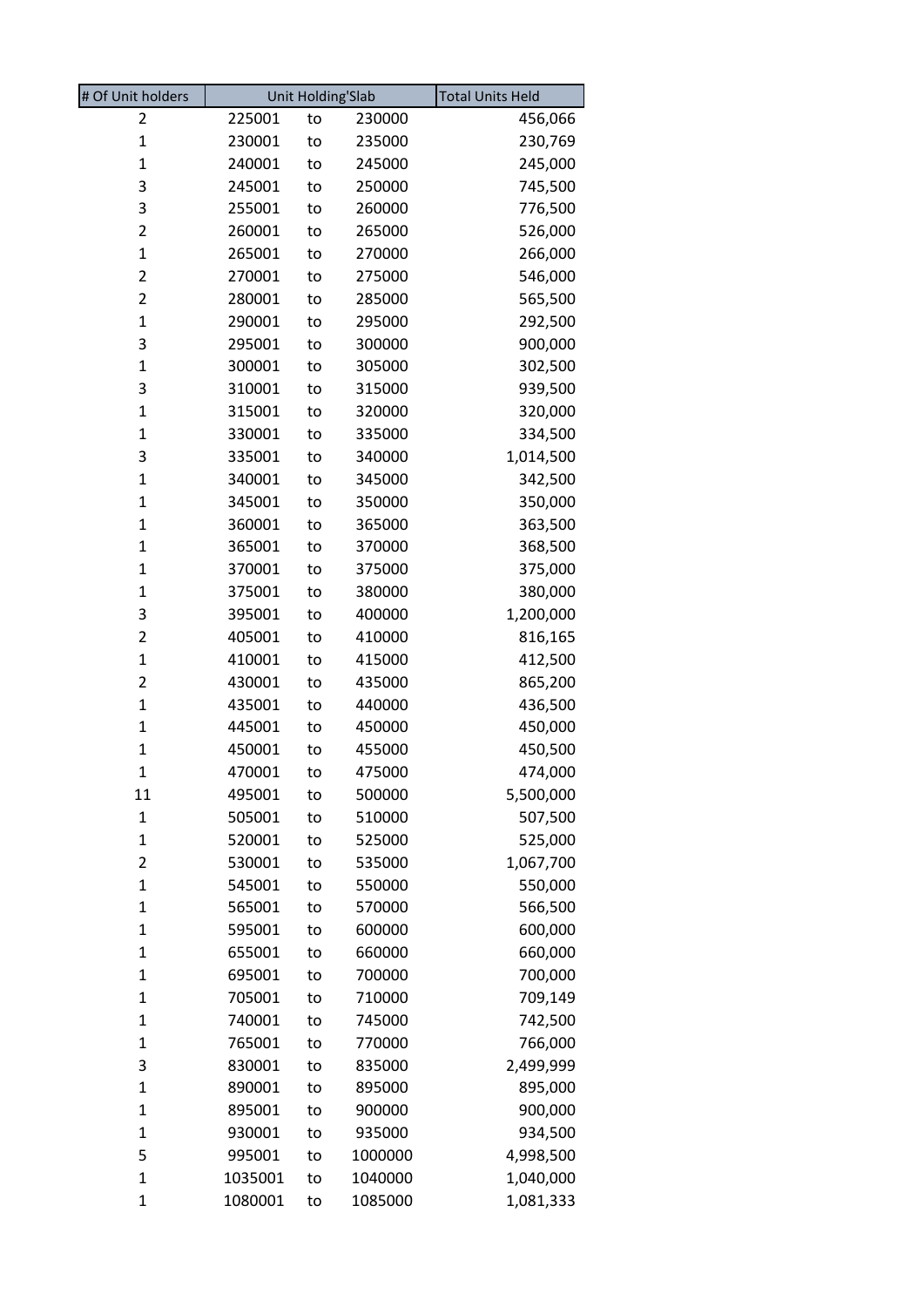| # Of Unit holders       |          | Unit Holding'Slab |          | <b>Total Units Held</b> |
|-------------------------|----------|-------------------|----------|-------------------------|
| 1                       | 1120001  | to                | 1125000  | 1,121,500               |
| $\mathbf{1}$            | 1135001  | to                | 1140000  | 1,139,000               |
| $\mathbf{1}$            | 1165001  | to                | 1170000  | 1,166,666               |
| $\mathbf{1}$            | 1195001  | to                | 1200000  | 1,200,000               |
| $\mathbf{1}$            | 1230001  | to                | 1235000  | 1,233,000               |
| $\mathbf{1}$            | 1245001  | to                | 1250000  | 1,250,000               |
| $\mathbf{1}$            | 1255001  | to                | 1260000  | 1,255,500               |
| $\mathbf{1}$            | 1265001  | to                | 1270000  | 1,268,000               |
| $\mathbf{1}$            | 1340001  | to                | 1345000  | 1,345,000               |
| $\mathbf{1}$            | 1395001  | to                | 1400000  | 1,400,000               |
| $\overline{\mathbf{c}}$ | 1555001  | to                | 1560000  | 3,115,060               |
| $\mathbf{1}$            | 1595001  | to                | 1600000  | 1,600,000               |
| $\mathbf{1}$            | 1630001  | to                | 1635000  | 1,630,500               |
| $\mathbf{1}$            | 1880001  | to                | 1885000  | 1,880,500               |
| $\mathbf{1}$            | 1895001  | to                | 1900000  | 1,900,000               |
| $\overline{c}$          | 1995001  | to                | 2000000  | 4,000,000               |
| $\mathbf{1}$            | 2025001  | to                | 2030000  | 2,025,500               |
| $\mathbf{1}$            | 2120001  | to                | 2125000  | 2,120,500               |
| $\mathbf{1}$            | 2305001  | to                | 2310000  | 2,310,000               |
| $\mathbf 1$             | 2505001  | to                | 2510000  | 2,509,500               |
| $\mathbf{1}$            | 2515001  | to                | 2520000  | 2,517,000               |
| $\mathbf{1}$            | 2590001  | to                | 2595000  | 2,591,318               |
| $\overline{\mathbf{c}}$ | 2595001  | to                | 2600000  | 5,200,000               |
| $\mathbf{1}$            | 2600001  | to                | 2605000  | 2,602,000               |
| $\mathbf 1$             | 2755001  | to                | 2760000  | 2,759,500               |
| $\mathbf{1}$            | 3205001  | to                | 3210000  | 3,207,649               |
| $\mathbf 1$             | 3545001  | to                | 3550000  | 3,550,000               |
| $\mathbf 1$             | 4515001  | to                | 4520000  | 4,517,000               |
| $\mathbf{1}$            | 4625001  | to                | 4630000  | 4,626,500               |
| $\mathbf{1}$            | 4655001  | to                | 4660000  | 4,659,000               |
| $\mathbf 1$             | 4995001  | to                | 5000000  | 5,000,000               |
| $\mathbf 1$             | 5580001  | to                | 5585000  | 5,585,000               |
| $\mathbf 1$             | 5995001  | to                | 6000000  | 6,000,000               |
| $\mathbf 1$             | 6790001  | to                | 6795000  | 6,794,400               |
| $\mathbf 1$             | 6855001  | to                | 6860000  | 6,860,000               |
| $\mathbf 1$             | 7455001  | to                | 7460000  | 7,456,500               |
| $\mathbf 1$             | 7925001  | to                | 7930000  | 7,929,000               |
| $\mathbf 1$             | 8495001  | to                | 8500000  | 8,500,000               |
| $\mathbf 1$             | 8995001  | to                | 9000000  | 9,000,000               |
| $\mathbf 1$             | 14760001 | to                | 14765000 | 14,763,437              |
| $\mathbf 1$             | 22055001 | to                | 22060000 | 22,058,602              |
| $\mathbf 1$             | 28015001 | to                | 28020000 | 28,018,018              |
| $\mathbf 1$             | 29785001 | to                | 29790000 | 29,789,500              |
| $\mathbf 1$             | 35415001 | to                | 35420000 | 35,417,833              |
| $\mathbf 1$             | 37925001 | to                | 37930000 | 37,930,000              |
| $\mathbf 1$             | 38495001 | to                | 38500000 | 38,498,000              |
| $\mathbf 1$             | 41440001 | to                | 41445000 | 41,441,000              |
| $\mathbf 1$             | 41685001 | to                | 41690000 | 41,690,000              |
| 1                       | 51965001 | to                | 51970000 | 51,967,450              |